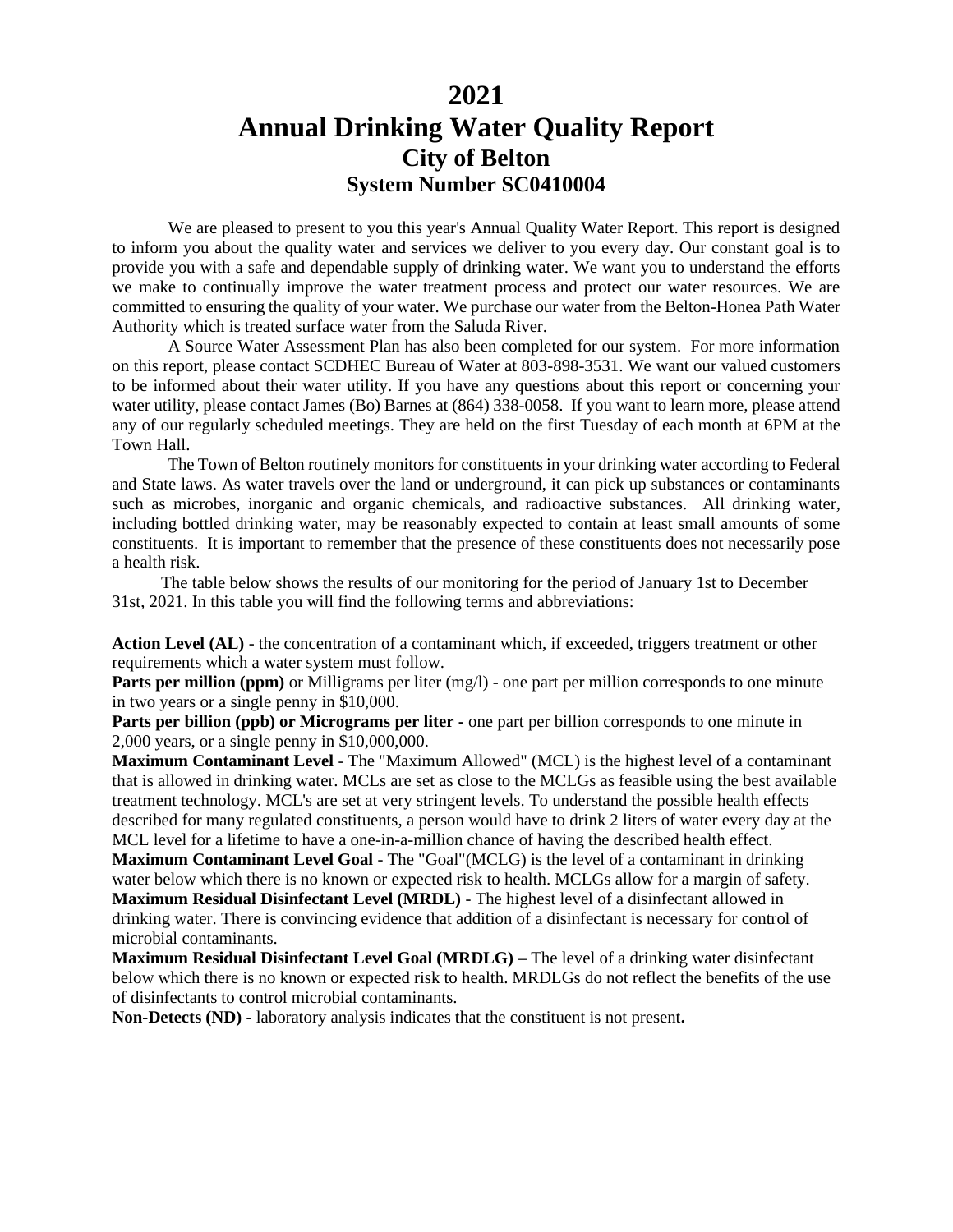# **TEST RESULTS**

| <b>Contaminants</b><br>(unit of measure)         | <b>MCLG</b><br>0r<br><b>MRDLG</b> | AL  | 90 <sup>th</sup><br>percentile | # Samples<br><b>Exceeding</b><br>AL | <b>Exceeds</b><br>AL<br>(Yes/No) | <b>Sample</b><br>Date | <b>Typical Source</b>                                                                                                     |
|--------------------------------------------------|-----------------------------------|-----|--------------------------------|-------------------------------------|----------------------------------|-----------------------|---------------------------------------------------------------------------------------------------------------------------|
| Copper-action level<br>at consumer taps<br>(ppm) | 1.3                               | 1.3 | 0.142                          | $\Omega$                            | N <sub>0</sub>                   | 2021                  | Erosion of natural<br>deposits; Leaching<br>from wood<br>preservatives;<br>Corrosion of<br>household plumbing<br>systems. |
| Lead-action level at<br>consumer taps<br>(ppb)   | $\Omega$                          | 15  | $\Omega$                       | 2                                   | No                               | 2021                  | Corrosion of<br>household plumbing<br>systems. Erosion of<br>natural deposits.                                            |

#### **Lead and Copper – City of Belton (SC0410004)**

#### **Disinfectant and Disinfection ByProducts – City of Belton (SC0410004)**

| <b>Contaminants (unit)</b><br>of measure)             | <b>MCLG</b> or<br><b>MRDLG</b> | MCL,<br>TT, or<br><b>MRDL</b> | Detect in<br>Your<br>Water | Range            | <b>Violation</b><br>(Yes or<br>No) | <b>Sample</b><br>Date | <b>Typical Source</b>                            |
|-------------------------------------------------------|--------------------------------|-------------------------------|----------------------------|------------------|------------------------------------|-----------------------|--------------------------------------------------|
| Chlorine (ppm)                                        | 4                              | $\overline{4}$                | $0.8$ RAA                  | $0.56 -$<br>1.02 | No.                                | 2021                  | Water additive<br>used to control<br>microbes    |
| <b>HAAs</b><br>[Haloacetic]<br>Acids] (HAA5)<br>(ppb) | No goal<br>for the<br>total    | 60                            | 21<br><b>LRAA</b>          | $11.8 -$<br>29.2 | N <sub>o</sub>                     | 2021                  | By-product of<br>drinking water<br>chlorination. |
| <b>TTHMs</b> [Total<br>Trihalomethanes]<br>(ppb)      | No goal<br>for the<br>total    | 80                            | 51<br><b>LRAA</b>          | $12.7 -$<br>75.3 | N <sub>0</sub>                     | 2021                  | By-product of<br>drinking water<br>disinfection. |

### **Chemical Constituents – Belton Honea Path Water Authority (SC0410011)**

| <b>Contaminants</b><br>(unit of<br>measure) | <b>MCLG</b> or<br><b>MRDLG</b> | MCL,<br>TT, or<br><b>MRDL</b> | <b>Detect</b><br>in Your<br>Water | Range            | <b>Violation</b><br>(Yes or<br>No) | <b>Sample</b><br>Date | <b>Typical Source</b>                                                                                                                        |
|---------------------------------------------|--------------------------------|-------------------------------|-----------------------------------|------------------|------------------------------------|-----------------------|----------------------------------------------------------------------------------------------------------------------------------------------|
| Nitrate (ppm)                               | 10                             | 10                            | 0.45                              | $0.45 -$<br>0.45 | N <sub>0</sub>                     | 2021                  | Runoff from fertilizer<br>use. Erosion of natural<br>deposits.                                                                               |
| Fluoride (ppm)                              | 4                              | $\overline{4}$                | 0.30                              | $0.34 -$<br>0.34 | N <sub>0</sub>                     | 2021                  | Erosion of natural<br>deposits; Water<br>additive which<br>promotes strong teeth;<br>Discharge from<br>fertilizer and aluminum<br>factories. |
| Sodium (ppm)                                | <b>NA</b>                      | <b>NA</b>                     | 8                                 | $8.0 -$<br>8.0   | N <sub>0</sub>                     | 2021                  | Naturally occurring.                                                                                                                         |

As you can see by the table, our system had no violations. We are proud that your drinking water meets or exceeds all Federal and State requirements. We have learned through our monitoring and testing that some constituents have been detected. The EPA has determined that your water IS SAFE at these levels.